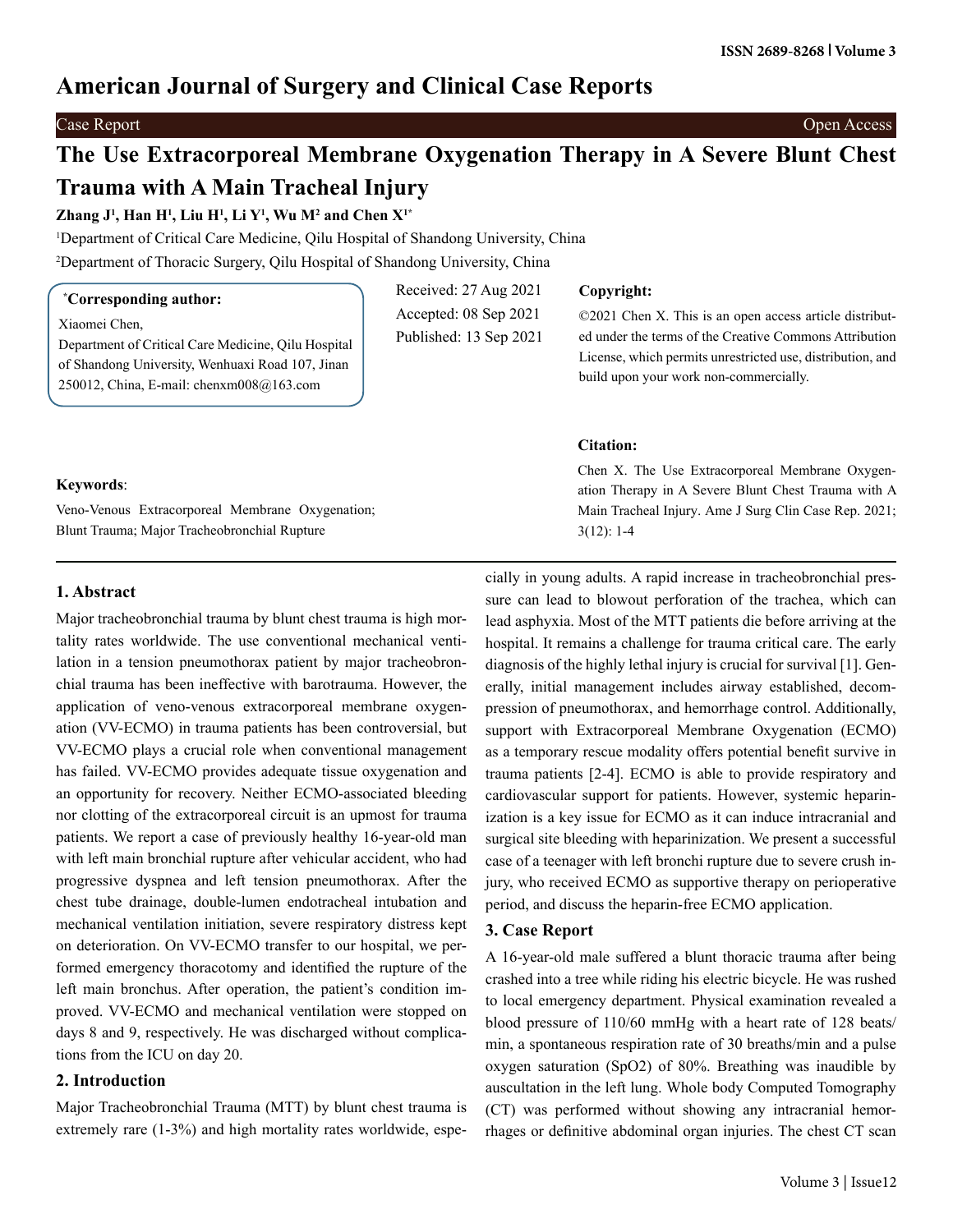#### ajsccr.org 2

showed left-side tension pneumothorax. Prompt left closed thoracic drainage was performed with a rush of air. Simultaneously, fluid was infused and immobilization of the chest wall was done. Despite above done, his SpO2 level decreased to 73%. Therefore, single-lumen endotracheal intubation followed by double-lumen endotracheal intubation was inserted and Mechanical Ventilation (MV) was started. However, persistent large-volume air leaks and poor tidal volumes still existed. Due to the technical restriction for further surgery treatment in the local hospital, our hospital ECMO team were sent to perform Veno-Venous (VV) ECMO. Catheters were inserted into the left jugular vein (17-Fr cannula for inflow, the tip nearly reached right atrium) and right femoral vein (21-Fr cannula for outflow, the tip located at inferior vena cava). After we established VV-ECMO with heparin (Maquet, ROTAFLOW Console, Germany) at 4000 rpm on pump flow, 5L/min on gas flow and FdO2 on 0.8, the patient's SpO2 quickly rising at 100% and his respiratory distress was alleviated significantly, allowing about 146 km transport to our hospital. The injury severity score was 17 and the probability of survival was 0.63.

Flexible bronchoscopy and second CT (Figure-1) were performed immediately in our hospital, but did not enable us to accurately visualize the tracheobronchial lesions. After multidisciplinary discussion and agreement, patient was taken to the operating room for thoracotomy as well under general anesthesia and ECMO. Rupture length of 3.5 cm and two third of the circumference in left side of main bronchus were detected. Additionally, multiple longitudinal diffuse fissures with inflammatory edema on the 6cm length between left main bronchus to segment of bronchi were also identified (Figure-2). Considering several failure attempts to repair the rupture and probably inevitable Broncho pleural fistula, the decision was to perform the whole left pneumonectomy. The operating time was lasting for 3 hours with a blood loss volume of 100 ml. After change to a single lumen tube, the patient was readmitted to the ICU. When the initiation of ECMO with standard heparin, heparin was micro-pump injected (125u-750u/hour), and Activated Clotting Time (ACT) was monitored in every 2 hours. ACT was remained between 160s to 180s. Meanwhile, arterial and venous blood gas were tested every 6 hours. Starting at 6 hours before the surgery, heparin was stopped on ECMO to ensure less bleeding until the end of the surgery. Heparin-free ECMO was remained 7.5 hours without increasing the pump flow.

Subsequently, ECMO weaning was initiated because all of his underlying diseases were removed and improvement of lung function on his spontaneous breathing. VV-ECMO was stopped on day 8 without any ECMO-related complications. MV was liberated on day 9 with extubation. The patient was discharged in favorable condition on day 20.



**Figure 1:** chest CT showed left tension pneumothorax, a suggestion of a rupture of the left main bronchus can be seen



Figure 2: show the rupture length of 3.5 cm and 2/3 of the circumference in left side of main bronchus during surgery

### **4. Discussion**

Despite of kinds of MV technique and the improvement knowledge of the mode of ventilation parameters, patients with tracheal ruptures are still unable to benefit from the equipment. ECMO has been proved to be a rescue, aggressive and successful therapy when conventional methods are ineffective [5]. We described the case experienced a left main tracheal rupture induced by severe blunt trauma patient using ECMO.

Diagnosis of tracheal ruptures is based on a high clinical suspicious. Ventilating the patient with persistently low tidal volumes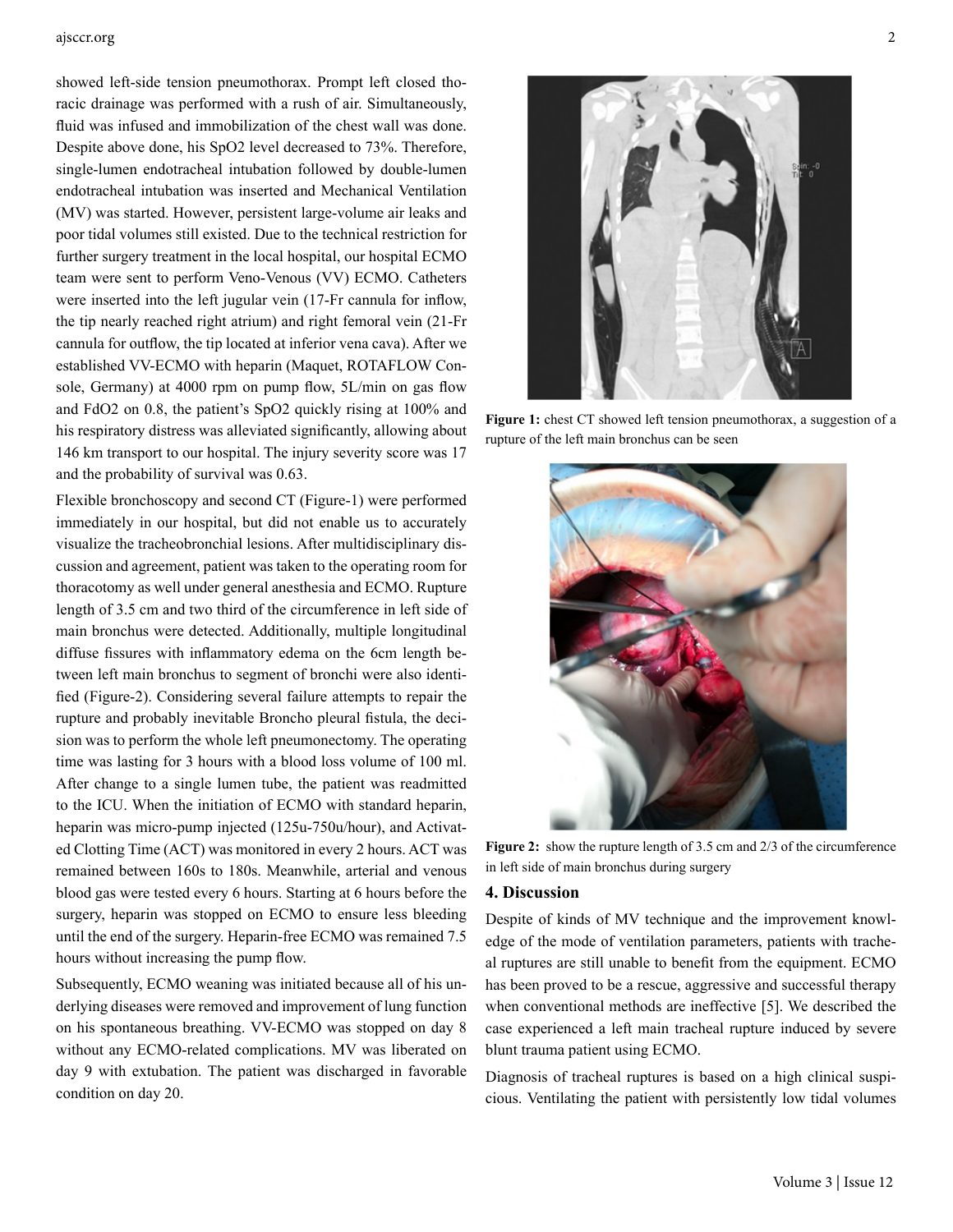#### ajsccr.org 3

and large-volume air leaks despite adequate chest drainage are highly suggestive of a large tracheobronchial tear. Diagnostic confirmation is usually made by bronchoscopy or with CT scans, which will reveal the size and site of the tracheal disruption. Unfortunately, both techniques did not work in our patient. In cases of clinical instability, thoracotomy is necessary as both a lifesaving procedure and diagnostic method under direct vision even if the other diagnosis has not previously been confirmed.

Treatment of tracheal ruptures ranges from nonoperative management to full reconstruction. General management recommendations for all patients with a tracheal rupture include airway humidification, broad spectrum antibiotics to prevent mediastinitis, and cough suppression to minimize injury. Traditionally, the treatment of choice was urgent surgical repair depends on the location and length of the tear. When laceration of the bronchus involving more than one third of the circumference needs surgical repair, it tends to cause severe stenosis with repeated lung infections and collapse. Severe cases may require pneumonectomy. Nevertheless, management must be individualized to the particular patient and the consultant surgeon's preference. Moreover, it may be considered transferring these rare cases of bronchial rupture to an experienced thoracic and trauma surgery center. Our severe case was undergone the pneumonectomy based on the estimation and capability of the surgeon. Even though no strong recommendations regarding type and timing of surgery can be made based on the available literature, many successful cases showed that patients were benefit from surgery [6].

Conventional mechanical ventilation is the mainstay of treatment for severe respiratory failure associated with trauma. However, when extensive lung injury is present, this technique may not be sufficient to prevent hypoxia, and furthermore, may exacerbate pulmonary damage by barotrauma. ECMO provides oxygenation of blood and removal of carbon dioxide via an extracorporeal circuit. It is a technique that provide "lung rest" by permitting reduced ventilator settings and limiting further lung damage (barotrauma) while maintaining tissue perfusion and oxygenation [7,8]. If optimal chest drainage and ventilation fail to restore a stable condition for MTT, ECMO can be indicated urgently before surgery. It can also permit surgeon to facilitate surgical repair and postoperative management (particularly ventilation). Our case suggested that ECMO was both feasible and safe in a carefully selected trauma patient. Although our patient has not brain injury evidence, more findings do not support neurological injury as an absolute contraindication to ECMO [9].

The choice for the type of ECMO approach (ie, veno-arterial (VA) mode, or VV mode) depends on the involvement of the cardiac system as well as profound shock or unstable haemodynamics. For haemodynamically instability patients, the use of VA ECMO was recommended [10]. This reduces venous bleeding by lowering central blood pressure, but risks major is air embolism in cases involving large venous tears. With VVECMO, the blood flow is easily maintained. This technique offers theoretical benefits by allowing native pulmonary flow (increasing the pulmonary alveolar oxygen content) and easier weaning. Either VV ECMO or VA ECMO type was selected, no differences were in several complication factors. However, there was a trend toward more blood transfusion in the VA ECMO type3.

Trauma-induced coagulopathy is often present in these patients with significant morbidity and mortality rates [11,12]. In the past, hemorrhage is a seriously issue in trauma patients, and bleeding complications are often seen in trauma patients treated with ECMO [13,14]. Regarding to the anti-coagulation measures balance between the preventing thrombosis from occurring in the device and causing severe organ bleeding complications, appropriate anti-coagulation measures should be applied. Specialized patient management strategies, including initiating heparin-free ECMO and titrating the ACT and APTT goals based on bleeding risk, have been applied in an effort to decrease bleeding risk in post-trauma ECMO patients. Nevertheless, with the further development of technique including centrifugal pumps and heparin-coated circuits, ECMO can reduced the amount of additional heparin needed. Neither ECMO-associated bleeding nor clotting of the extracorporeal circuit occurred in three survived patients [15]. More successful heparin-free cases reported among polytrauma patients with coexisting organ hemorrhage [14,15]. Our patient was received non-heparin ECMO as bridge during the operation for 6 hours. This case demonstrates the successful use of ECMO in the management of acute tracheal injury due to trauma.

ECMO support requires a highly trained and dedicated team with a well-equipped intensive care unit. An important consideration prior to referral is, therefore, that critically ill patients have to be transported long distances for tertiary transfer. In our center, ECMO is available at any time within 30 min, and the ECMO team (mainly intensivist) is called as soon as the medical rescue team is sent to the scene of the emergency.

#### **5. Capsule Summary**

- What is already known
- A main tracheal ruptured is a highly lethal injury.
- What is new in the current study

ECMO as a temporary rescue modality offers potential benefit survive in a main tracheal ruptured trauma patient. The utilization of the ECMO devices was safe and effective for facilitated surgery process. Heparin-free ECMO can be a safe and feasible rescue method under more careful observation during surgery.